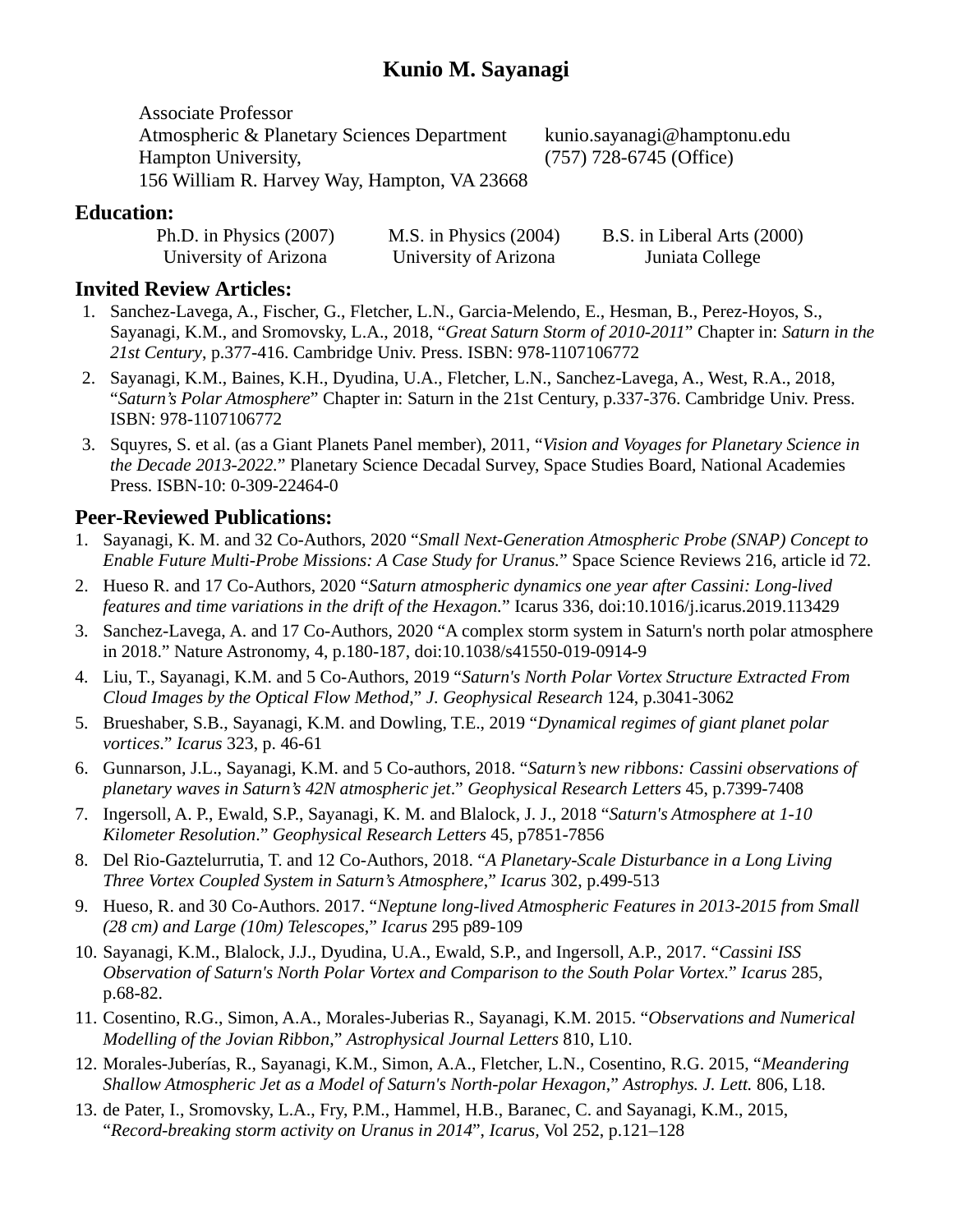- 14. Fischer, G., Ye, S.-Y. Ye, J.B. Groene, A.P. Ingersoll, K.M. Sayanagi, J.D. Menietti, W.S. Kurth, and D.A. Gurnett, 2014, *"A possible influence of the Great White Spot on Saturn kilometric radiation periodicity." Annales Geophysicae,* Vol 32, P.1463-1476*.*
- 15. Arridge, C.S. et al. 2014, *"The science case for an orbital mission to Uranus: Exploring the origins and evolution of ice giant planets." Planetary and Space Sciences*, Vol. 104, p. 122-140
- 16. Sayanagi, K.M., Dyudina, U.A., Ewald, S.P., Muro, G.D., and Ingersoll, A.P., 2014. "*Cassini ISS Observation of Saturn's String of Pearls*" *Icarus,* Vol 229, p.170-180.
- 17. Sayanagi, K.M., and 8 co-authors, 2013. "*Dynamics of Saturn's Great Storm of 2010-2011 from Cassini ISS and RPWS*" *Icarus,* 223, p. 460-478.
- 18. Diniega, S., Sayanagi, K.M. and 18 co-authors. 2013. "*Mission to the Trojan Asteroids: lessons learned during a JPL Planetary Science Summer School Mission Design Exercise*," *Planetary & Space Science,* 76, p. 68-82
- 19. Christophe, B. et al., 2012, "*OSS: an Outer Solar System Mission towards Neptune, Triton and KBO*" *Experimental Astronomy,* 34, pp.203-242
- 20. Barnes, J.W. et al., 2012, "*AVIATR – Aerial Vehicle for In-Situ and Airborne Titan Reconnaissance*" *Experimental Astronomy* Vol. 33, p.55-127
- 21. Arridge. C.S. et al., 2012 "*Uranus Pathfinder: Exploring the Origins and Evolution of Ice Giant Planets*" *Experimental Astronomy,* Vol.33, pp. 753-791
- 22. Morales-Juberias, R., Sayanagi, K. M., Ingersoll, A. P. and Dowling, T. E., 2011. "*Emergence of Polar-Jet Polygons from Jet Instabilities in a Saturn Model*" *Icarus.* Vol. 211, Issue 2, p. 1284-1293
- 23. Sayanagi, K. M., Morales-Juberias, R., and Ingersoll, A. P., 2010, "*Saturn's Northern Hemisphere Ribbon: Simulations and Comparison with the Meandering Gulf Stream*" *Journal of Atmospheric Sciences*. Vol. 67, Issue 8, p.2658-2678
- 24. Sayanagi, K. M., Showman, A. P. and Dowling, T. E., 2008, "*The emergence of multiple robust zonal jets from freely evolving, three-dimensional stratified geostrophic turbulence with applications to Jupiter*." *Journal of Atmospheric Sciences*. Vol. 65, Issue 12, p.3947–3962.
- 25. Sayanagi, K.M. and Showman, A.P. 2007, "*Effects of a Large Convective Storm on Saturn's Equatorial Jet*," *Icarus*, Volume 187, Issue 2, p. 520-539

#### **Whitepapers and Non-Peer-Reviewed Publications:**

- 1. Sayanagi, K. M. and 22 Co-Authors, 2020. "*Priority Questions for Jupiter System Science in the 2020s and Opportunities for Europa Clipper*." National Research Council Planetary Decadal Survey 2023-2032 White Paper
- 2. Moore, J. and 14 Co-Authors, 2020. "*Exploration Strategy for the Outer Planets 2023-2032: Goals and Priorities*." National Research Council Planetary Decadal Survey 2023-2032 White Paper
- 3. Sayanagi, K. M. et al. 2019. "*Small Next-generation Atmospheric Probe (SNAP) Concept Study to Enable Future Multi-Probe Missions to Saturn, Uranus and Neptune: Final Report*." NASA Planetary Science Deep Space SmallSat Studies (PSDS3) Mission Concept Study Report.
- 4. Mousis, O. and 29 Co-Authors "*In situ Exploration of the Giant Planets.*" White Paper submitted to ESA's Voyage 2050 Science Themes
- 5. Wong, M. H. et al. 2019 "*Solar system Deep Time-Surveys of atmospheres, surfaces, and rings*." Astro2020 Science Whitepaper, Space Studies Board, National Academies of Sciences
- 6. Chanover, N. et al. 2019 "*Triggered High-Priority Observations of Dynamic Solar System Phenomena.*" Astro2020 Science Whitepaper, Space Studies Board, National Academies of Sciences
- 7. Rymer, A. et al. 2019. "*Solar System Ice Giants: Exoplanets in our Backyard*." Exoplanet Science Strategy Whitepaper, Space Studies Board, National Academies of Sciences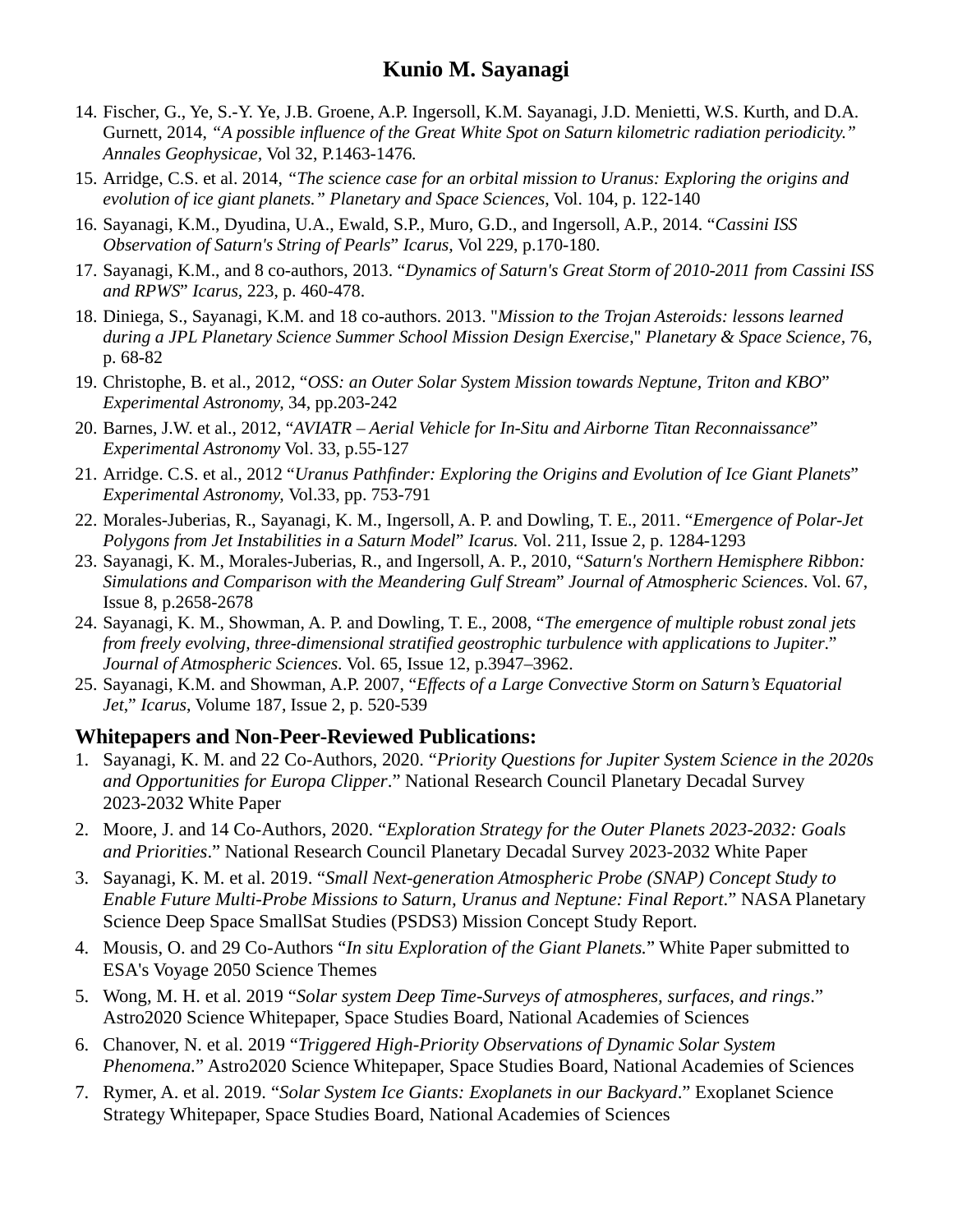- 8. Sayanagi, K.M. 2017. "*Saturn's Polar Hexagon*," *Nature Astronomy* 1, p.584
- 9. Spilker, T. et al. 2010, "*Saturn Atmospheric Entry Probe Mission Study*," *NASA Report to the Planetary Decadal Survey 2013-2023*
- 10. Spilker, T. et al. 2010, "*Saturn Atmospheric Entry Probe Trade Study*," *NASA Report to the Planetary Decadal Survey 2013-2023*
- 11. Agnor, C. et al. 2009, "*The Exploration of Neptune and Triton*." National Research Council Planetary Decadal Survey 2013-2023 White Paper.
- 12. Fletcher, L.N. et al. "*Jupiter Atmospheric Science in the Next Decade*." National Research Council Planetary Decadal Survey 2013-2023 White Paper.
- 13. Wesley, A. et al. 2009, "*Ground-Based Support for Solar-System Exploration: Continuous Coverage Visible Light Imaging of Solar System Objects from a Network of Ground-Based Observatories.*" National Research Council Planetary Decadal Survey 2013-2023 White Paper.
- 14. Fletcher, L.N. et al. 2009, "*Jupiter Atmospheric Science in the Next Decade.*" National Research Council Planetary Decadal Survey 2013-2023 White Paper.
- 15. Orton, G.S. et al. 2009, "*Earth-Based Observational Support for Spacecraft Exploration of Outer-Planet Atmospheres.*" National Research Council Planetary Decadal Survey Whitepaper.
- 16. Orton, G.S. et al. 2009, "*Saturn Atmospheric Science in the Next Decade.*" National Research Council Planetary Decadal Survey 2013-2023 White Paper.
- 17. Wong, M.H. et al. 2009, "*A Dedicated Space Observatory for Time-Domain Solar System Science.*" National Research Council Planetary Decadal Survey 2013-2023 White Paper.
- 18. Sayanagi, K.M., 2008, "*Under Jupiter's Pulsing Skin,*" Nature 451, Issue 7177, p. 409-410
- 19. Sayanagi, K.M. contributed as a Science Writer at *Ars Technica*: http://arstechnica.com/author/kunio-m-sayanagi-2/

#### **Invited Conference Presentations (Since 2012):**

- 1. Sayanagi, K. M. and 7 Co-Authors, 2020. "*Using Propulsive ESPA to Enable Small Missions to the Outer Solar System.*" Access to Space Workshop, JHU/APL, March 2020.
- 2. Sayanagi, K. M., Simon, A. A., Hofstadter, M. D., Stern, S. A. 2019. "*Science Objectives of Ice Giant – KBO Exploration*." *Symposium on Planetary Science*, Sendai, Japan.
- 3. Sayanagi, K. M. et al. 2018. "*Small Next-generation Atmospheric Probe*." *NASA Goddard Space Flight Center Planetary CubeSats Symposium*.
- 4. Sayanagi, K. M. 2018. "*Giant Planet Atmospheric Sciences: Review and Future Vision*." *Symposium on Planetary Science*, Sendai, Japan
- 5. Sayanagi, K. M. 2018 "*Small Next-generation Atmospheric Probe.*" National Society for Black Physicists Conference
- 6. Sayanagi, K.M., 2014, *"Future of Planetary Astronomy: Need for a Post-Hubble Visible/UV Space Telescope"* Forum for New Leaders in Space Science, National Academy of Sciences/Chinese Academy of Science, Beijing, China
- 7. Sayanagi, K. M. et al 2014, "*Cassini ISS Observation of Saturn's North Polar Vortex and the Hexagon*", Asia-Oceania GeoSciences Society Meeting PS08-11-A013, Sapporo, Japan
- 8. Sayanagi, K. M. et al. 2014, "*Polar Atmosphere of Saturn*", Saturn in the 21st Century Conference, Madison, WI.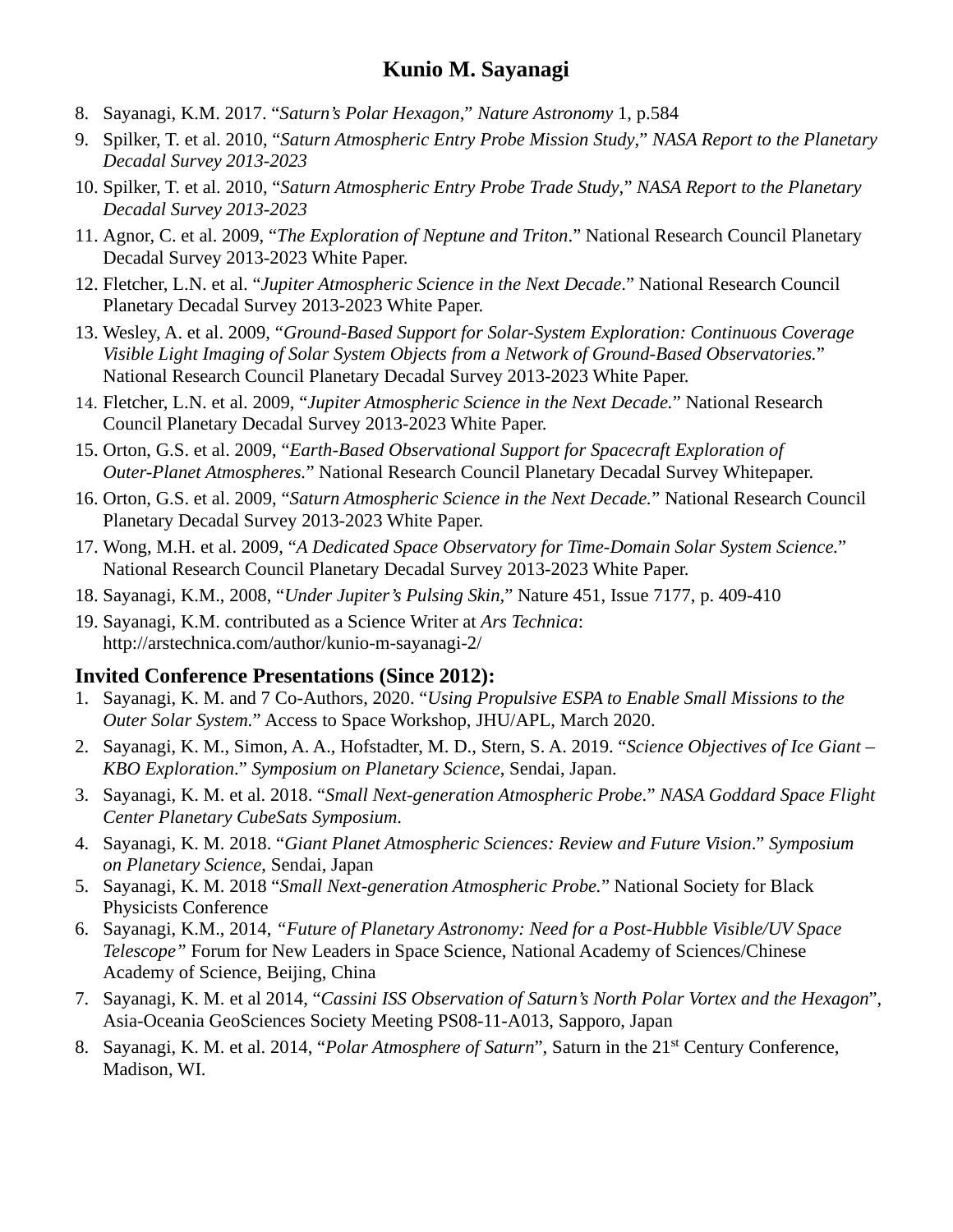### **Conference Presentations (2020):**

- 1. Cohen, I. J. and 37 Co-Authors. "*New Frontiers-Class Uranus Orbiter: A Case for Exploring the Feasibility of Achieving Multidisciplinary Science with a Mid-Scale Mission.*" Lunar and Planetary Science Conference, LPI Contribution No. 2326, 2020, id.1428
- 2. Sayanagi, K. M. Showman, A. P. and Mitchell, J. L. "*Planetary Atmospheric Dynamics Regimes: Lessons to Be Learned from Planets in Our Solar System and Elsewhere*." Exoplanets in Our Backyard: Solar System and Exoplanet Synergies on Planetary Formation, Evolution, and Habitability, LPI Contribution No. 2195, 2020, id.3072
- 3. Rymer, A. M. and 5 Co-Authors. "*Solar System Ice Giants Versus Exoplanet Ice Giants*", Exoplanets in Our Backyard: Solar System and Exoplanet Synergies on Planetary Formation, Evolution, and Habitability, LPI Contribution No. 2195, 2020, id.3055
- 4. Young, C. L., Sayanagi, K. M. and 32 Co-Authors, "*CHARISMA: A Space Telescope for Planetary Science.*" Outer Planets Assessment Group (OPAG) Meeting Lunar and Planetary Institute, 2020, id.6012
- 5. Sayanagi, K. M. and 7 Co-Authors, "*Extending SIMPLEx-Class Mission Opportunities to the Outer Solar System: A Case Study of Mission Concepts for the Saturn System Enabled by the Dragonfly Launch.*" Outer Planets Assessment Group (OPAG) Meeting, Lunar and Planetary Institute, 2020, id.6003
- 6. Sayanagi, K. M. and 32 Co-authors "*SNAP: Small Next-generation Atmospheric Probe*." Ice Giant Systems 2020 Meeting, London, UK.
- 7. Gallego, A. Sayanagi, K. and 2 Co-Authors, "*Analysis of Wind and Clouds on Jupiter using the Cassini ISS Visible and Near-Infrared Camera Images.*" American Astronomical Society meeting #235, id. 278.01.

### **Conference Presentations (2019):**

- 1. Hsu, S and 6 Co-Authors, "*Jupiter System Dynamics Observatory: a New Frontiers Mission Concept.*" American Geophysical Union, Fall Meeting 2019, abstract #P34C-02
- 2. McCabe, R. M. Sayanagi, K. M. and 8 Co-Authors "*Ground-Based Observational Analysis of Venus's Atmospheric Features in UV.*" American Geophysical Union, Fall Meeting 2019, abstract #P23B-3494
- 3. Garland, J. Sayanagi, K. M. and 8 Co-Authors "*JunoCam Cloud Morphology Spatial Structure and Turbulence Spectra.*" American Geophysical Union, Fall Meeting 2019, abstract #P21G-3448
- 4. Sayanagi, K. M. and 3 Co-Authors "*Expected Atmospheric Conditions and Measurement Needs at Uranus for Future Entry Probes.*" American Geophysical Union, Fall Meeting 2019, abstract #P13B-3498
- 5. McCabe, R. M., Sayanagi K. M. and 8 Co-Authors "*Observational Analysis of Venus's Y-Feature and Its Relationship to Atmospheric Superrotation.*" EPSC-DPS Joint Meeting 2019, EPSC-DPS2019-1172
- 6. Atkinson, D. H. Sayanagi, K. M. and 7 Co-Authors "Small Next-generation Atmospheric Probe (SNAP)" EPSC-DPS Joint Meeting 2019. EPSC-DPS2019-256
- 7. Sayanagi, K. M. and 9 Co-authors. "*Small Next-generation Atmospheric Probe (SNAP) for In-Situ Atmospheric Exploration of Ice Giant Planets*." European Geophysical Union EGU2019-6210
- 8. Sayanagi, K. M. and 7 Co-authors. "Small Next-generation Atmospheric Probe (SNAP) for In-Situ Atmospheric Exploration of Ice Giant Planets." Workshop on In-Situ Exploration of the Gas Giants, Marseille, France
- 9. Sayanagi, K. M. "Planning for the US Planetary Science Decadal Survey." Symposium on Planetary Science, Sendai, Japan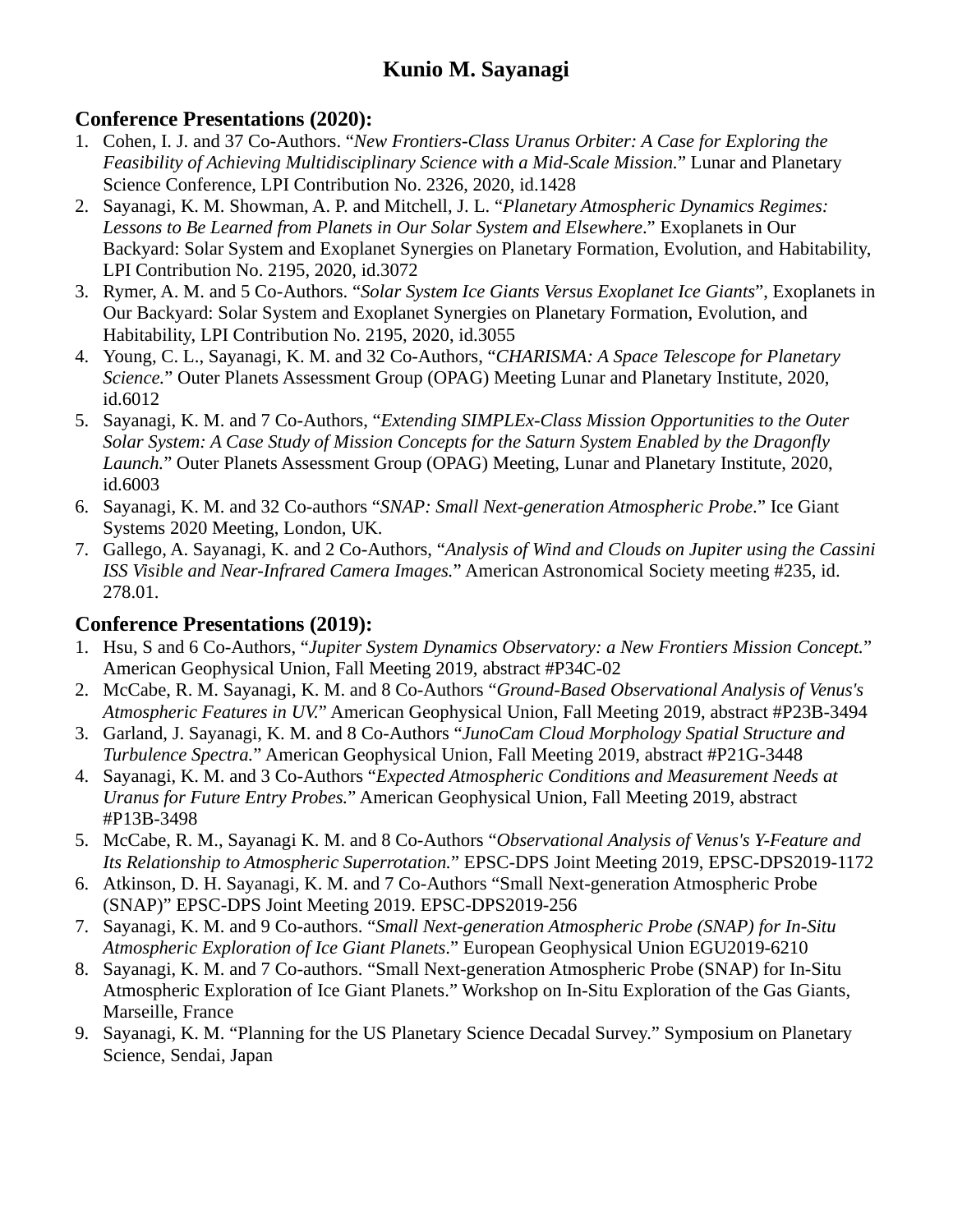### **Conference Presentations (2018):**

- 1. McCabe, R. M. and 8 Co-authors. "*Observational Analysis of Venusian Atmospheric Equatorial Waves and Superrotation.*" American Geophysical Union, Fall Meeting 2018, abstract #P51F-2936
- 2. Brueshaberm S. B., Sayanagi, K. M. and Dowling, T. E. "*Polar Vortex Dynamics on Gas and Ice Giant Planets.*" American Geophysical Union, Fall Meeting 2018, abstract #P43E-3817
- 3. Blalock, J. J. and 8 Co-authors. "*Seasonal Analysis of Saturn's Clouds, Colors, and Winds from Cassini ISS.*" American Geophysical Union, Fall Meeting 2018, abstract #P43E-3816
- 4. Ingersoll, A. P. and 3 Co-authors. "*Saturn's atmosphere at 1-10 kilometer resolution: Cassini imaging during the final year.*" American Geophysical Union, Fall Meeting 2018, abstract #P43E-3815
- 5. Sayanagi, K. M. and 27 Co-Authors. "*SNAP: Small Next-generation Atmospheric Probe Concept.*" American Geophysical Union, Fall Meeting 2018, abstract #P33E-3873
- 6. McCabe, R. M. and 8 Co-authors, "Observational Analysis of Venusian Atmospheric Equatorial Waves and Superrotation." Venus Exploration and Analysis Group Meeting, LPI Contribution No. 2137, id.8042
- 7. Gunndarson, J. L. and 6 Co-authors. "*Atmospheric Dynamics in the Aftermath of Saturn's Great Storm.*" American Astronomical Society, DPS meeting #50, id.507.04
- 8. Brueshaber, S., Sayanagi, K. M. and Dowling, T. E. "*Dynamical Regimes of Giant Planet Polar Vortices from Shallow Water Modeling*." American Astronomical Society, DPS meeting #50, id.507.02
- 9. Blalock J. J. and 6 Co-Authors. "*Jupiter's Global Zonal Winds as Measured from New Horizons LORRI Images*" American Astronomical Society, DPS meeting #50, id.503.05
- 10. Gallego, A. R. and 3 Co-authors. "*Analysis of Wind and Clouds on Jupiter using the Cassini Spacecraft Visible and Near-Infrared Camera Images*." American Astronomical Society, DPS meeting #50, id.214.06
- 11. Garland, J. and 4 Co-authors. "*Jupiter's Cloud Morphology Spatial Structure and Cloud-top Wind Fields from New Horizons and Juno*." American Astronomical Society, DPS meeting #50, id.214.05
- 12. Sayanagi, K. M. and 13 Co-authors. "*Undergraduate Astronomy Research and Education through Observation of Jupiter Impact Flashes to Characterize Small-Body Populations in the Outer Solar System*." American Astronomical Society, DPS meeting #50, id.211.06
- 13. Sayanagi, K. M. and 27 Co-authors. "*SNAP: Small Next-generation Atmospheric Probe Concept.*" American Astronomical Society, DPS meeting #50, id.114.09
- 14. McCabe, R. M. and 9 Co-authors, "*Observational Analysis of Venusian Atmospheric Equatorial Waves and Superrotation*." American Astronomical Society, DPS meeting #50, id.102.05
- 15. Atkinson, D. H. and 9 Co-authors, "*SNAP - the Small Next-generation Atmospheric Probe Concept for Future Ice Giant Missions.*" European Planetary Science Congress EPSC2018-71
- 16. Baines, K. H. and 6 Co-Authors, "*Cassini at Jupiter and Saturn: New results on storms and clouds as obtained from the ISS filter imager and VIMS mapping spectrometer*," Asia Oceana Geoscience Society Meeting, PS06-A017, Honolulu, Hawaii
- 17. Sayanagi, K. M. and 26 Co-authors, "*Small Next-generation Atmospheric Probe (SNAP) Concept for In-Situ Atmosepheric Exploration of Uranus and/or Neptune*" Japan Geosci. Union PPS01-P07
- 18. Sayanagi, K. M. and 8 Co-authors, "*Seasonal Atmospheric Evolution of Saturn Observed by Cassini Spacecraft; New Results from ISS Imager and VIMS Mapping Spectrometer*." Japan Geoscience Union Meeting Abstract PPS01-11
- 19. Atkinson, D.H. and 8 Co-authors. "*Small Next-generation Atmospheric Probe (SNAP) Concept for Ice Giant Missions*" European Geophysical Union General Assembly
- 20. Sayanagi, K. M. and 26 Co-authors, "*Small Next-Generation Atmospheric Probe (SNAP) Concept for Ice Giant Missions*" Lunar and Planetary Science Conference LPI Contribution No. 2083, id.2262
- 21. Sayanagi, K. M. 2018. "*Building Linkage with Planetary Decadal Survey of USA*." *Symposium on Planetary Science*, Sendai, Japan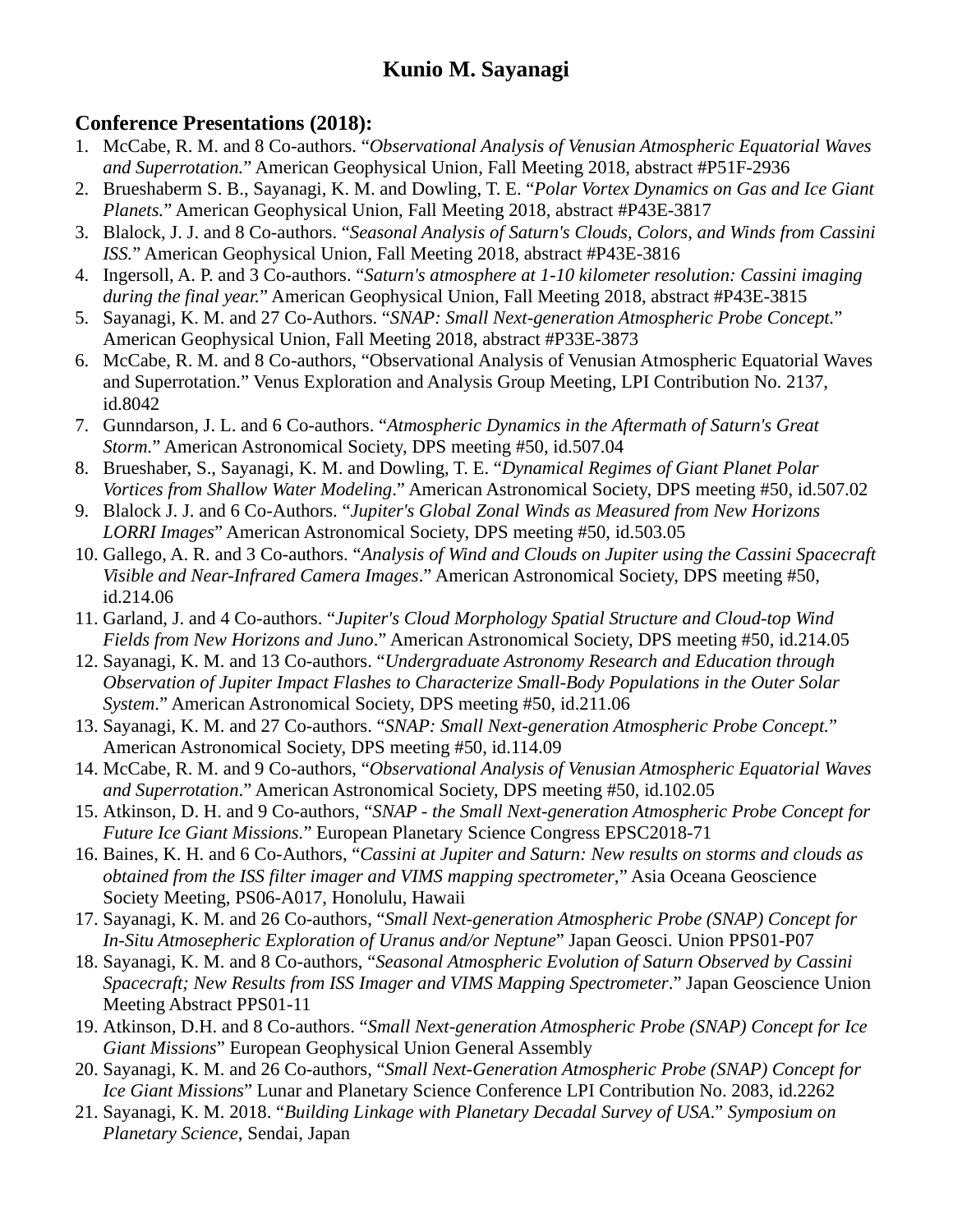### **Conference Presentations (2017):**

- 1. Blalock, J.J., Sayanagi, K.M. and 7 Co-Authors, "Cassini ISS Observation of Saturn from Grand Finale Orbits," AGU Fall Meeting P11G-08
- 2. Sayanagi, K.M., and 8 Co-Authors, "SNAP: Small Next-generation Atmospheric Probe Concept," AGU Fall Meeting P31D-2851
- 3. McCabe, R.M., Gunnarson, J.L., Sayanagi, K.M. and 6 Co-Authors, "Analysis of Venusian Atmospheric Two-Dimensional Winds and Features Using Venus Express, Akatsuki, and Ground-Based Images," American Astronomical Society, DPS meeting #49, id.#422.02.
- 4. Atkinson, D.H., Sayanagi K.M. and 7 Co-Authors, "The Small Next-generation Atmospheric Probe (SNAP) for Exploration of the Ice Giants - A PSDS3 Mission Concept Study," American Astronomical Society, DPS meeting #49, id.#219.21.
- 5. Garland, J., Sayanagi, K.M. and 6 Co-Authors, "Comparison of the Cloud Morphology Spatial Structure 2Between Jupiter and Saturn Using JunoCam and Cassini ISS," American Astronomical Society, DPS meeting #49, id.#118.01.
- 6. Blalock, J.J., Sayanagi, K.M., and 7 Co-Authors, "Dynamics and Morphology of Saturn's North Polar Region During Cassini's Final Year," American Astronomical Society, DPS meeting #49, id.# 205.11.
- 7. Gunnarson, J.L., Sayanagi K.M. and 7 Co-Authors, "Dynamics and Characteristics of Saturn's Ribbon Wave Using Cassini Images," American Astronomical Society, DPS meeting #49, id.#115.27.
- 8. del Río-Gaztelurrutia and 13 Co-Authors, "A planetary-scale disturbance in a long-living three-vortex coupled system in Saturn's atmosphere," European Planetary Science Congress Vol. 11, EPSC2017-434, 2017
- 9. Atkinson, D.H., Sayanagi, K.M. and 7 Co-Authors, "Small Next-generation Atmospheric Probe (SNAP) Concept," European Planetary Science Congress Vol 11, EPSC2017-306-1, 2017.
- 10. Sayanagi, K.M. and 8 Co-Authors, "Small Next-generation Atmospheric Probe Concept (SNAP)," Outer Plants Assessment Group Meeting, September 2017
- 11. Sayanagi, K.M., "SNAP: Small Next-generation Atmospheric Probe," Low-Cost Planetary Missions Conference, [https://www.lcpm12.org](https://www.lcpm12.org/)
- 12. Sayanagi, K.M. and 7 Co-Authors, "Small Next-generation Atmospheric Probe Concept (SNAP)," International Planetary Probe Workshop,<https://solarsystem.nasa.gov/missions/ippw>
- 13. Sayanagi, K.M. and 16 Co-Authors, "Two-Staged Saturn Probe to Explore 60+ Bar Atmosphere," International Planetary Probe Workshop,<https://solarsystem.nasa.gov/missions/ippw>
- 14. Sayanagi, K.M., and 8 Co-Authors, Small Next-generation Atmospheric Probe Concept (SNAP), Japan Geoscience Union Meeting 2017 Abstract PPS01-P02.
- 15. McCabe, R.M., Sayanagi, K.M., and 7 Co-Authors, Temporal Evolution of the Venusian Atmospheric Superrotation Measured in the Venus Express Venus Monitoring Camera Data, Japan Geoscience Union Meeting 2017 Abstract PPS06-P03.
- 16. Sayanagi, K.M., Blalock, J.J., Dyudina, U.A., Ewald, S.P., Ingersoll, A.P., "View of Saturn from Cassini Grand Finale Orbits," Japan Geoscience Union Meeting 2017 Abstract PPS01-P11.
- 17. Sayanagi, K.M., Dillman, R.A., Atkinson, D., Simon, A., Wong, M.H., Spilker, T. Saikia, S., Li, J. "Small Next-generation Atmospheric Probe Concept," Outer Planets Assessment Group Meeting, February 2017.
- 18. McEwen, A. and 17 Co-authors, "Vision for Exploring the Outer Solar System," Planetary Science Vision 2050 Workshop, LPI Contribution No. 1989, id.8140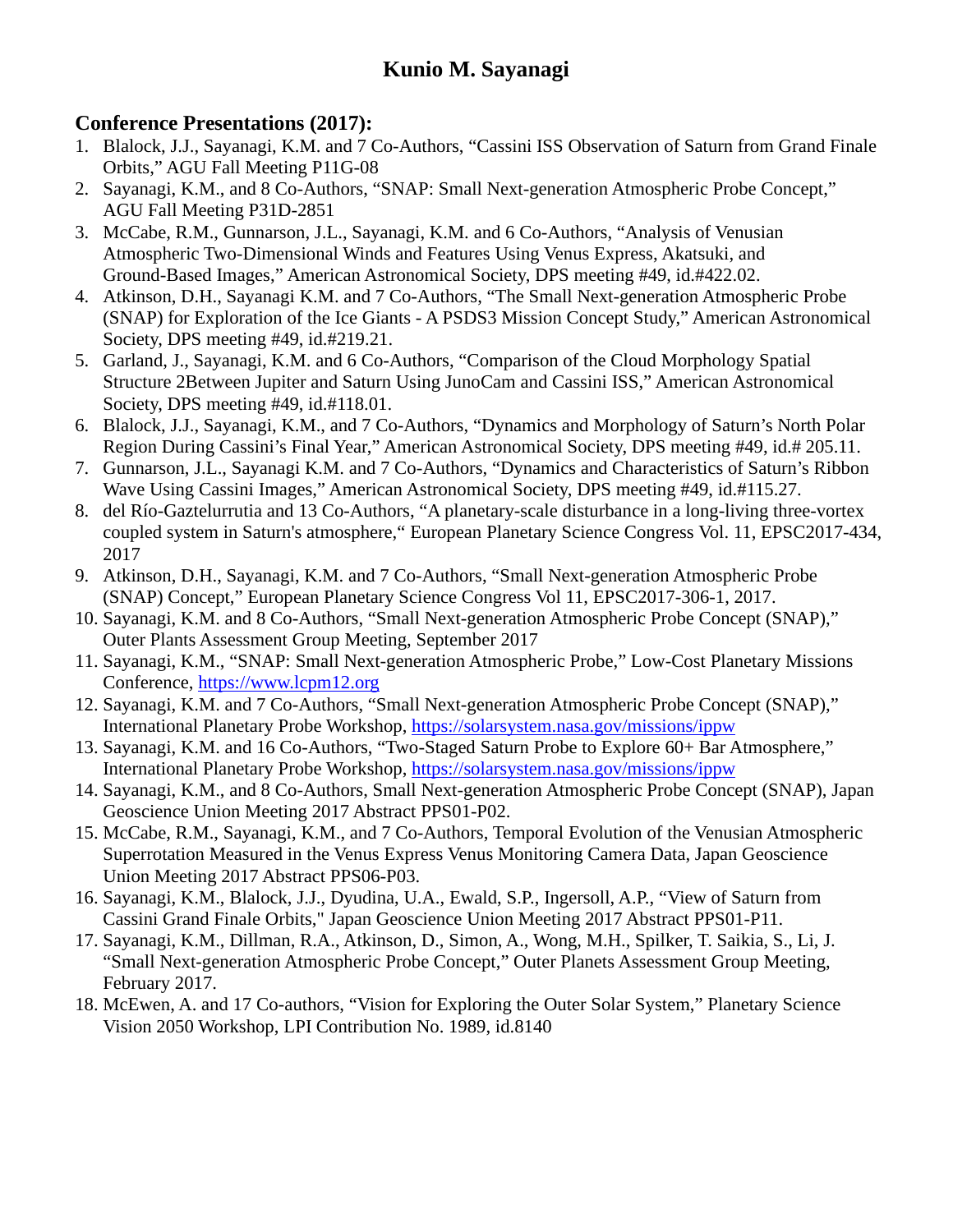### **Conference Presentations (2016):**

- 1. Sayanagi, K.M., Blalock, J., Fletcher, L.N., Ingersoll, A.P., Dyudina, U., Ewald, S.P., Summer at Saturn's North Pole: Seasonal Changes Seen by ISS & CIRS on Cassini, and VLT on the Ground, AGU Fall Meeting P33B-2137
- 2. Blalock, J., Sayanagi, K.M., Fletcher, L.N., Ingersoll, A.P., Dyudina, U., Ewald, S.P., Analysis of Saturn's Hexagon between 2012 and 2016: Dynamical and Morphological Changes, AGU Fall Meeting P33D-06
- 3. Sayanagi, K.M., Blalock, J.J., Ingersoll, A.P., Dyudina, U.A., Ewald, S.P., Formation of a Bright Polar Hood over the Summer North Pole of Saturn in 2016, American Astronomical Society, DPS meeting #48, id.#501.03
- 4. Rathbun, J., Castillo-Rogez, J., Diniega, S. Hurley, D., New, M., Pappalardo, R.T., Prockter, L., Sayanagi, K.M., Schug, J., Turtle, E.P., Vasavada, A.R., Historical Trends of Participation of Women Scientists in Robotic Spacecraft Mission Science Teams: Effect of Participating Scientist Programs, American Astronomical Society, DPS meeting #48, id.#332.01
- 5. McCabe, R.M., Sayanagi, K.M., Blalock, J.J., Peralta, J., Gray, C.L., McGouldrick, K., Imamura, T.Analysis of Venusian Zonal Winds Using Venus Express Data, American Astronomical Society, DPS meeting #48, id.#216.05
- 6. Brueshaber, S.R., and Sayanagi, K.M. 2016, Dynamics of Giant Planet Polar Vortices, American Astronomical Society, DPS meeting #48, id.#501.01
- 7. Blalock, J.J., Sayanagi, K.M., Ingersoll, A.P., Dyudina, U.A., Ewald, S.P., Measurements of Seasonal Changes in Saturn's Zonal Wind and Vertical Wind Shear between 2004 and 2016 from Cassini ISS Images, American Astronomical Society, DPS meeting #48, id.#514.09
- 8. Sayanagi, K.M., Dillman, R., Spilker, T., Darrach, M. and NASA Langley Research Center Engineering Design Studio., Two-stage 20-bar giant planet atmospheric entry probe design, Outer Planets Assessment Group Meeting, August 2016.

### **Conference Presentations (2015):**

- 1. Sayanagi, K.M. and 11 Co-Authors, HST and ground-based observations of bright storms on Uranus during 2014-2015, AGU Fall Meeting P41B-2055
- 2. Blalock, J.J., Sayanagi, K.M., Method for Calculating Uncertainty In Automated Cloud-tracking Wind Measurements, AGU Fall Meeting P41B-2061
- 3. Sayanagi, K. M., and 6 Co-Authors, Effect of the 77 degree N Jet on Saturn's Hexagon Cloud Morphology, American Astronomical Society, DPS meeting #47, id.#311.18
- 4. Rathbun, J.A., Dones, L., Gay, P., Cohen, B., Horst, S., Lakdawalla, E., Spickard, J., Milazzo, M., Sayanagi, K.M., Schug, J.Historical trends of participation of women in robotic spacecraft missions, American Astronomical Society, DPS meeting #47, id.#312.01
- 5. Hueso, R. and 23 Co-Authors, Bright features in Neptune on 2013-2015 from ground-based observations with small (40 cm) and large telescopes (10 m), American Astronomical Society, DPS meeting #47, id.#400.02
- 6. Blalock, J.J., Sayanagi, K.M., Ingersoll, A.P., Ewald, S.P., Dyudina, U.A., Updated Measurements of Saturn's Zonal Wind between 2004 - 2014 from Cassini ISS Images, American Astronomical Society, DPS meeting #47, id.#311.08.
- 7. De Pater and 8 Co-Authors, Extreme Storm Activity on Uranus 7 Years After Equinox, Asiana-Oceania Geosciences Society Annual Meeting, PS08-06-D4-PM2-324-016.
- 8. Sayanagi, K. M., and 4 Co-Authors, Cassini Imaging Science at Saturn: Global Atmospheric Dynamics and Cloud Morphology, Japan Geoscience Union Meeting PPS01-05
- 9. Wong, M. H., Simon, A. A., Orton, G. S., de Pater, I., Sayanagi, K. M., Hubble's Long-Term Program Observes Cloud Activity on Uranus, 46th LPSC, LPI Contribution No. 1832, p.2606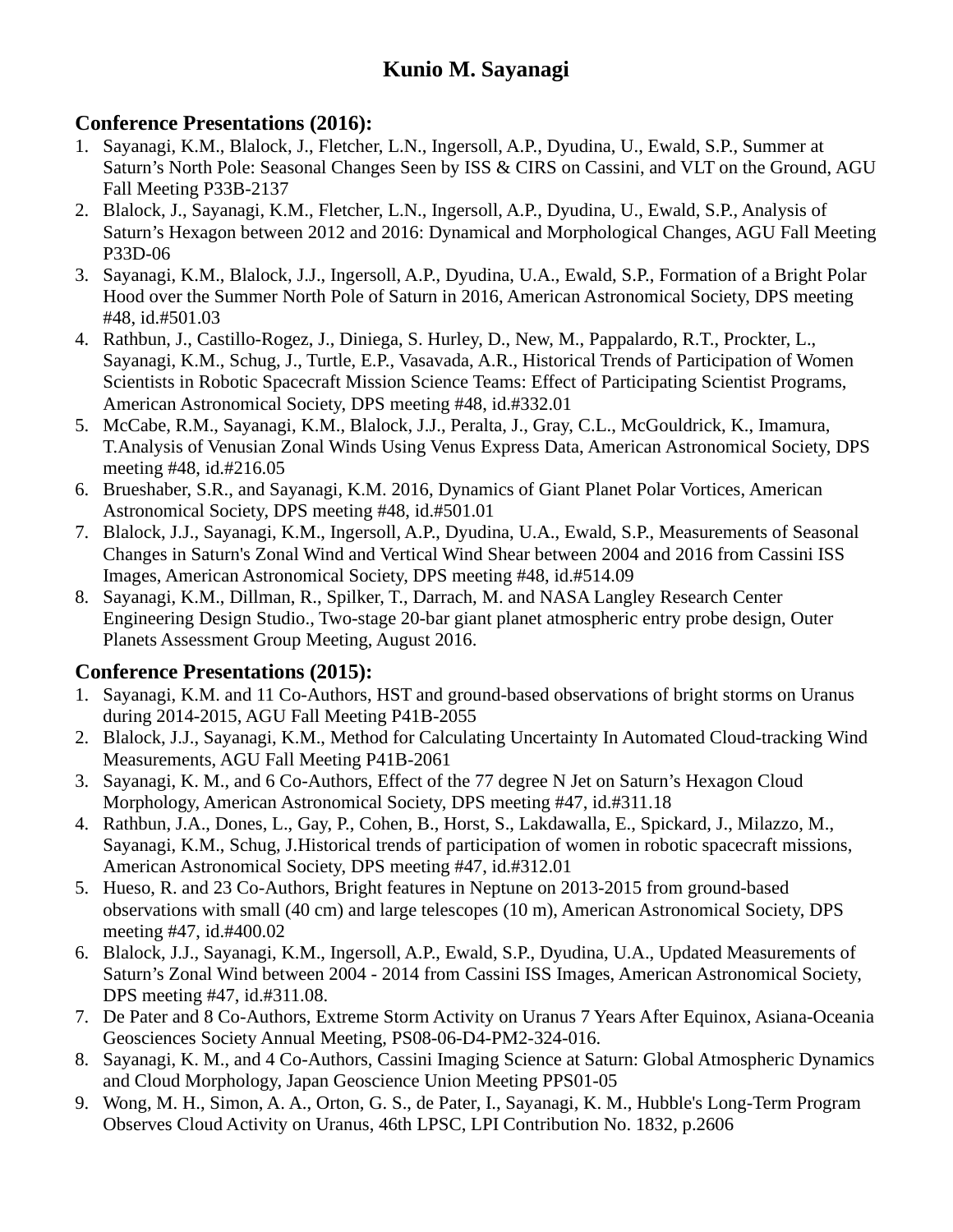### **Conference Presentations (2014):**

- 1. Sayanagi, K. M., Ingersoll, A. P., Ewald, S. P., Dyudina, U. A., Blalock, J.J., Morales-Juberias, R., Cosentino, R., Simon, A., Cassin I ISS Update on Seasonally Evolving Northern Hemisphere, and a new Hexagon Model, AGU Fall Meeting, P21E-05.
- 2. Sayanagi, K. M., Dyudina, U. A., Ewald, S. P., Ingersoll, A. P., Analysis of Saturn's Polar Vortices with Cassini ISS Images, American Astronomical Society, DPS meeting #46, id.#508.03
- 3. Morales-Juberias, R., Sayanagi, K.M., Cosentino, R.E., Simon, A.A., Numerical Modeling of Saturn's Northern Hexagon as a Meandering Shallow Jet, American Astronomical Society, DPS meeting #46, id.#422.22
- 4. Brueshaber, S. R. and Sayanagi, K. M.Numerical Simulations of Saturn's Polar Cyclones. Bulletin of American Astronomical Society #46, #422.27
- 5. Blalock, J.J., Sayanagi, K.M., Dyudina, U.A., Ewald, S.P., Ingersoll, A.P., Saturn's Zonal Winds at Cloud Level between 2004-2013 from Cassini ISS Images, American Astronomical Society, DPS meeting #46, id.#511.07
- 6. Sayanagi, K. M., Ingersoll, A. P., Ewald, S. P., Dyudina, U. A., Blalock, J.J., Cassini ISS Observation of Saturn's North Polar Vortex and the Hexagon, Asia Oceania Geosciences Society, Sapporo, Japan, PS08-11-D1-AM2-CC-004
- 7. Fischer, G., Dyudina, U.A., Sayanagi, K.M., Pagara, J.A., Lightning activity in Saturn's Great White Spot of 2010/2011, EGU General Assembly 2014, Vol. 16, EGU2014-5027
- 8. White, A., Barranco, J. A., Marcus, P., Solari, O., Sayanagi, K. M., Applying Advection-Corrected Correlation Image Velocimetry techniques to Saturn's winds, American Astronomical Society, AAS Meeting #223, id.#247.10

### **Conference Presentations (2013):**

- 1. Sayanagi, K. M., Ewald, S. P., Dyudina, U. A., Ingersoll, A. P., Updates on Saturn's Northern High-Latitude Cloud Morphology and the Aftermath of the 2010 Giant Storm from Cassini ISS, AGU Fall Meeting SM21C-2201
- 2. Morales-Juberias, R, Simon-Miller, A. A, Dowling, T.E., Sayanagi, K M., Choi, D. S., Numerical Simulations of a Jovian Ribbon-like Feature, AGU Fall Meeting P21B-1718
- 3. Sayanagi, K.M. and 5 Co-Authors, 2013, Comparison of Atmospheric Dynamics Regimes on Jupiter and Saturn: Modeling and Observation, COSPAR Symposium, Bangkok, Thailand, Vol. 1, p.15
- 4. Sayanagi, K.M., Ewald, S. P., Dyudina, U. A., Ingersoll, A. P., assini ISS Analysis of Saturn's Northern High-Latitudes and the Aftermath of the 2010 Great Storm", Bulletin of American Astronomical Society #45, #509.06
- 5. Heavens, N. and Sayanagi, K.M., "Modeling the Transition From Jets to Polar Turbulence in Giant Planet Atmospheres", Bulletin of American Astronomical Society #45, #509.02
- 6. Blalock, J. J., Draham, R. L., Holmes, J. A., Sayanagi, K. M., "Zonal Wind Speeds, Vortex Characteristics, and Wave Dynamics in Saturn's Northern Hemisphere", Bulletin of American Astronomical Society #45, #312.10
- 7. Fischer and 7 Co-Authors, Saturn's magnetospheric rotation after equinox and a possible influence by the Great White Spot, European Planetary Science Congress, Vol. 8, EPSC2013-1011
- 8. Delcroix, M. and 5 Co-Authors, Saturn northern hemisphere's atmosphere and polar hexagon in 2013, European Planetary Science Congress, Vol. 8, EPSC2013-1067-3
- 9. Simon-Miller, A. A., Morales-Juberias, R., Sayanagi, K. M., Read, P. L., Choi, D. S., "A New Feature on Jupiter: Comparison with Saturn's Ribbon", LPI Contribution No. 1719, p.1110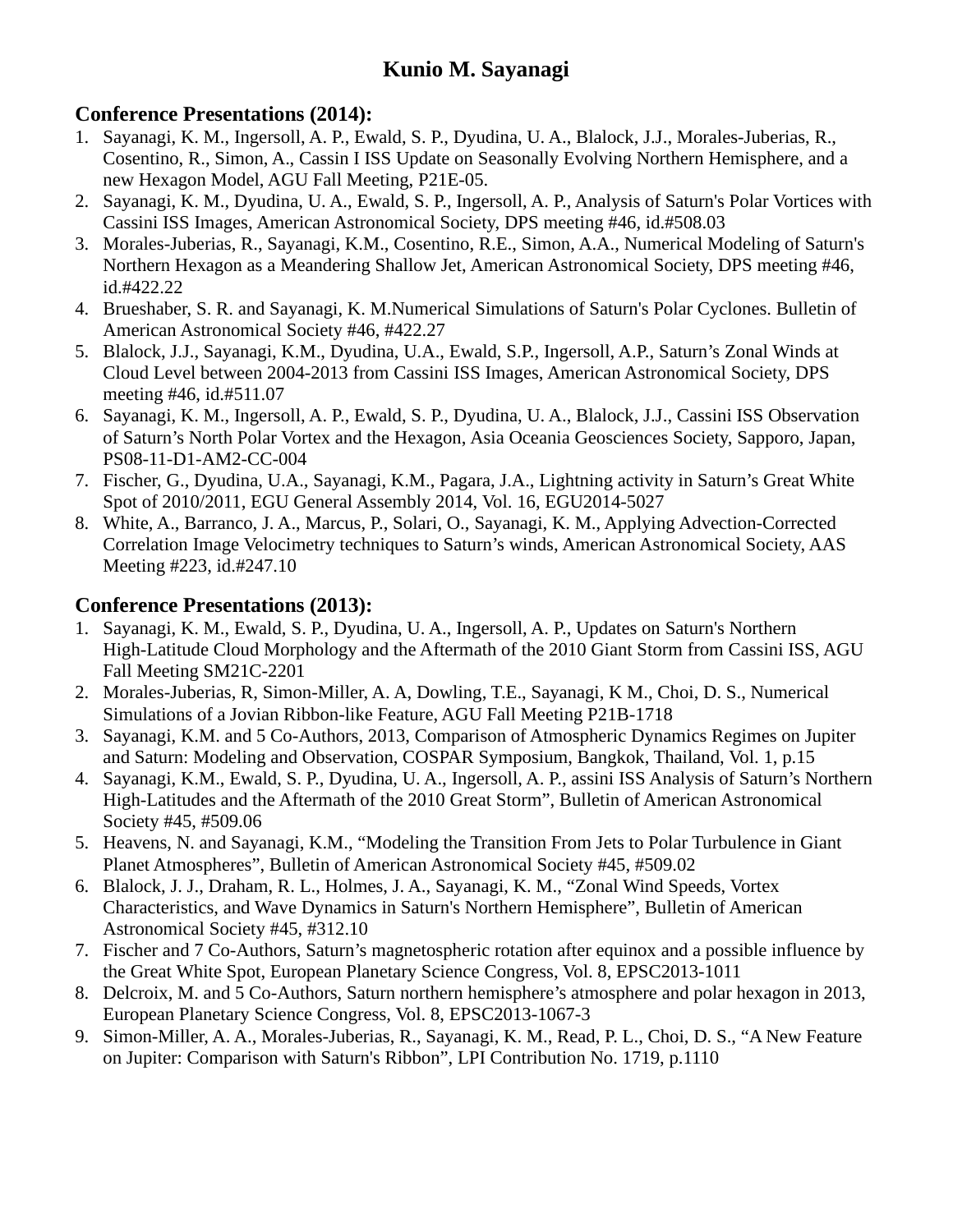#### **Conference Presentations (2012):**

- 1. Sayanagi, K.M. and 23 Co-Authors, Developing a Standardized Testing Procedure for Cloud Tracking Wind Measurement Methods, AGU Fall Meeting PI3C-1971
- 2. Fischer, G., and 9 Co-Authors, The influence of the Great White Spot on the rotation of Saturn's magnetosphere (Invited), AGU Fall Meeting SM42C-013
- 3. Fischer, G., Sayanagi, K.M. and 7 Co-Authors, Thunderstorm and lightning observations during and after the Great White Spot event on Saturn, AGU Fall Meeting AE23A-0l313
- 4. Sayanagi, K.M., Mitchell, J.L., and Heavens, N.G., "Polar Atmospheric Dynamics of Jupiter," American Astronomical Society, DPS meeting #44, id.#412.05

#### **External Research Funding:**

#### **Career Total Awarded as PI or Institutional PI: \$2,057,347 Career Total Awarded: \$6,804,234**

Principal Investigator, 2019-2022: \$388,942 funded by NASA Cassini Data Analysis Program Proposal Title: Temporal Evolution of the Aftermath of Saturn's 2010-2011 Great Storm through multi-spectral analysis of Cassini ISS and VIMS images Principal Investigator, \$35,456 funded by JPL-MSI Research Program Proposal Title: Technologies & Concepts for Small Probe Exploration of Ice Giant Atmospheres Principal Investigator, 2018-2019: \$25,460 funded by NSF EAGER supplement program Proposal Title: EAGER: Undergraduate Astronomy Research and Education through Observation of Jupiter Impact Flashes to Characterize Small-Body Populations in the Outer Solar System Principal Investigator, 2018-2019, \$15,000 funded by NASA Cassini Project through Caltech Proposal Title: NASA Cassini Subaward from Caltech Principal Investigator, 2018-2019: \$39,596 funded by NASA Langley Research Center through SSAI Proposal Title: Supporting LaRC Planetary Science Research Principal Investigator, 2017-2018, \$15,000 funded by NASA Cassini Project through Caltech Proposal Title: NASA Cassini Subaward from Caltech Principal Investigator, 2017-2018: \$434,716 funded by NASA PSDS3 Program. Proposal Title: *SNAP: Small Next-generation Atmospheric Probe* Principal Investigator, 2016-2018: \$259,157 funded by NSF EAGER Program. Proposal Title: *Undergraduate Astronomy Research and Education through Observation of Jupiter Impact Flashes to Characterize Small-Body Populations in the Outer Solar System* Principal Investigator / Faculty Advisor, 2016-2018: \$11,000 funded by Virginia Space Grant Graduate Fellowship Program. (Fellowship Applicant: Ryan McCabe, Hampton University) Proposal Title: *Space- and Ground-based Observation of Venusian Equatorial Waves* Principal Investigator, 2015-2016: \$38,500 research contract funded by NASA Langley Research Center Proposal Title: *LaRC Planetary Science Capture Plan Implementation Strategy* Principal Investigator / Faculty Advisor, 2015-2018: \$97,000 from NASA Earth and Planetary Science Fellowship Program. (Fellowship Applicant: John Blalock, Hampton University) Proposal Title: *Measurement of Seasonal Changes in Saturn's Zonal Wind Profile*  Co-Investigator, 2015-2020: \$3,747,037 funded by NASA Nexus for Exoplanet System Science Program (PI: William Moore, Hampton University) Proposal Title: *Living, Breathing Planet* Co-Investigator, 2015-2018: \$109,762 Subcontract from GSFC, NASA Cassini Data Analysis Program (PI: Amy Simon, NASA Goddard Space Flight Center) Proposal Title: *Investigations of Saturn's Wind Field, Turbulence, and Vortices*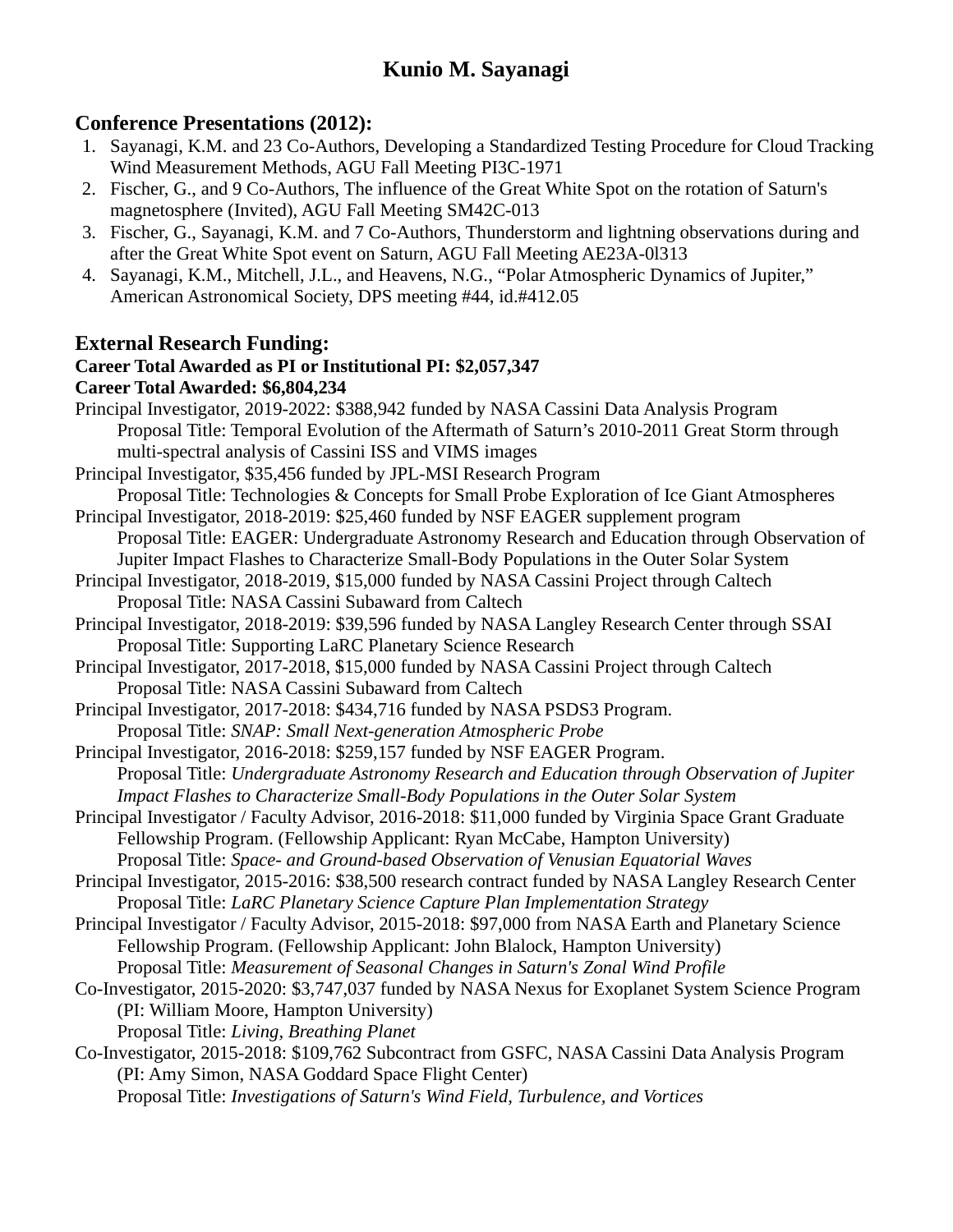#### **External Research Funding (Continued):**

- Principal Investigator, 2014-2015: \$25,919 funded by Hubble Space Telescope Cycle 22 Proposal Title: *Target of Opportunity Observation of an Episodic Storm on Uranus*
- Principal Investigator, 2014-2017: \$145,000 funded by NASA Planetary Atmospheres Program Proposal Title: *Resolving Outstanding Atmospheric Dynamics Questions on Jupiter and Saturn through Standardized Benchmarking of Planetary Cloud-Tracking Wind Measurements*
- Principal Investigator / Faculty Advisor, 2014-2016: \$11,000 from Virginia Space Grant Graduate Fellowship Program. (Fellowship Applicant: John Blalock, Hampton University) Proposal Title: *Seasonal Variability in Saturn's Vertical Wind Shear: Cloud Tracking Wind Measurements Using Cassini ISS Images*
- Co-Investigator, 2013: \$999,950 funded by NSF HCBU-RISE Program (PI: William Moore, Hampton University) Proposal Title: *HBCU-RISE Hampton University: Advanced Physical Modeling and Simulation for 21st Century Scientists*
- Principal Investigator, 2013-2014: \$10,000 funded by Virginia Space Grant Consortium New Investigators Program (Plus \$10,000 cost-share agreement by Hampton University) Proposal Title: *Cassini Imaging Science Investigation of Saturn's Cloud Dynamics*
- Principal Investigator, 2012-2015: \$141,079 funded by NSF Astronomy and Astrophysics Program Proposal Title: *Resolving Outstanding Atmospheric Dynamics Questions on Jupiter and Saturn through Standardized Benchmarking of Planetary Cloud-Tracking Wind Measurements*

Postdoctoral Affiliate, 2012-2014: \$363,913 funded by NASA Planetary Atmospheres Program (PI: Jonathan Mitchell, UCLA)

Proposal Title: *Understanding Titan's climate, weather, and winds using a Planetary Climate-modeling Hierarchy*

Principal Investigator, 2011-2015: \$252,782 funded by NASA Outer Planets Research Program Proposal Title: *Understanding JUNO's Two Frontiers: Atmospheric Dynamics at Jupiter's Poles and the Water Cloud Base; and Lessons from Cassini at Saturn*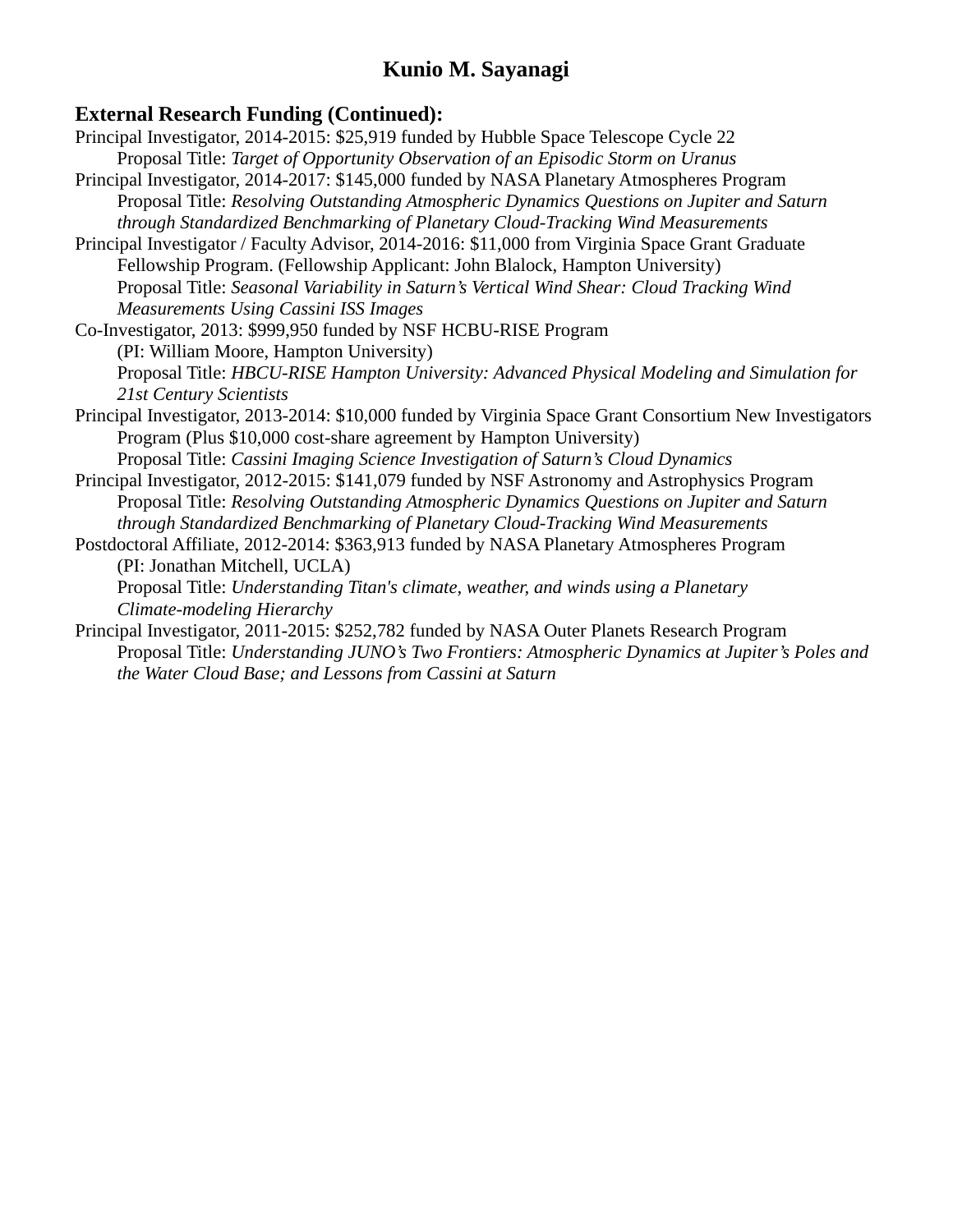# **Professional Appointments:**

| <b>Associate Professor, Hampton University</b> |                                                                                                                                                                        |
|------------------------------------------------|------------------------------------------------------------------------------------------------------------------------------------------------------------------------|
|                                                | August 2017-now: - Develop and teach graduate-level atmospheric and planetary science curriculum;<br>supervise and train graduate students. Raise research funding.    |
|                                                | Visiting Scientist, California Institute of Technology                                                                                                                 |
|                                                | August 2017-now: - Analyze and archive images captured during the final year of the Cassini Mission<br>in collaboration with Dr. A. P. Ingersoll                       |
|                                                | Visiting Researcher, University of California, Berkeley                                                                                                                |
| Summer 2013:                                   | - Develop cloud-tracking wind measurement method and apply it to Saturn in<br>collaboration with Dr. P. S. Marcus                                                      |
| Assistant Professor, Hampton University        |                                                                                                                                                                        |
| 2012-2017:                                     | - Develop and teach graduate-level atmospheric and planetary science curriculum;<br>supervise and train graduate students. Raise research funding.                     |
|                                                | Visiting Scientist, California Institute of Technology                                                                                                                 |
| June - Dec 2011:                               | - Analyze a new giant storm on Saturn using images acquired by Cassini ISS<br>camera in collaboration with Dr. A. P. Ingersoll                                         |
|                                                | Postdoctoral Scholar, University of California Los Angeles                                                                                                             |
| $2010 - 2011$ :                                | - Atmospheric Simulations of Jupiter, Saturn, Titan, and Extrasolar Planets<br>- Developing validation method for planetary wind measurements                          |
|                                                | in collaboration with Dr. J. L. Mitchell                                                                                                                               |
|                                                | Postdoctoral Scholar, California Institute of Technology                                                                                                               |
| $2008 - 2010$ :                                | - Analyze Jetstreams behaviors on Jupiter and Saturn through Modeling and                                                                                              |
|                                                | Cassini Observations in collaboration with Dr. A. P. Ingersoll                                                                                                         |
|                                                | Postdoctoral Research Fellow, University of Louisville                                                                                                                 |
| 2007 - 2008:                                   | - Stability of Jovian Zonal Jets and super-rotation of Venus/Titan<br>in collaboration with Dr. T. E. Dowling                                                          |
|                                                | Post-Graduate Research, University of Arizona                                                                                                                          |
| $2003 - 2007$ :                                | - Dissertation Topic: Atmospheric dynamics of the Jovian Planets<br>Adviser: Dr. A. P. Showman                                                                         |
| $2002 - 2003$ :                                | - Developed Jupiter's deep convection numerical model in collaboration with Dr.<br>A. J. Friedson (Jet Propulsion Lab).<br>Adviser: Dr. A. P. Showman                  |
| $2001 - 2002$ :                                | - Developed a data interface for EGOPS Radio Occultation package to perform<br>simulated occultations on observed atmospheric profiles<br>Adviser: Dr. E. R. Kursinski |
|                                                | NSF Research Experience for Undergraduates Program Fellow, Baylor University                                                                                           |
| <b>Summer 1999:</b>                            | - Developed a planetary system formation numerical model.<br>Adviser: Dr. T. W. Hyde                                                                                   |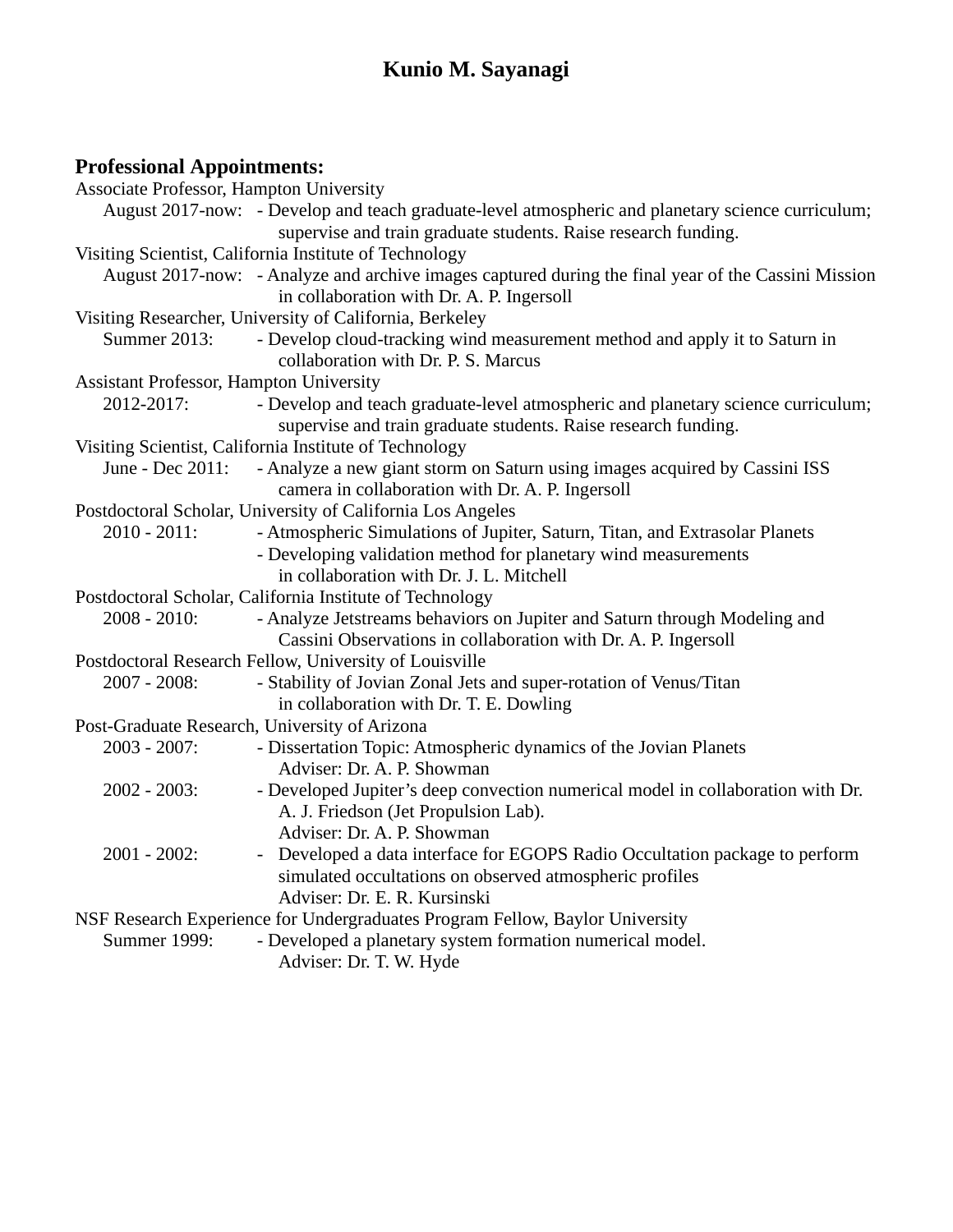### **Space Mission Participation:**

| $\mathbf{u}$ ce $\mathbf{v}$ . This real is a compact of $\mathbf{u}$<br>Co-I, Neptune Odyssey Concept Study funded by NASA PMCS Program<br>- Planetary Decadal Survey Study for a Flagship Mission to Neptune<br>2019-2020:                                           |
|------------------------------------------------------------------------------------------------------------------------------------------------------------------------------------------------------------------------------------------------------------------------|
| PI, SNAP: Small Next-generation Atmospheric Probe Concept Study funded by NASA PSDS3 Program<br>- Mission concept study for of an atmospheric probe for Uranus<br>2017-2018:                                                                                           |
| Co-I, Hera Saturn Probe Proposal for ESA's M-class Mission Program<br>- Provide atmospheric dynamics expertise<br>2016:<br>Proposal PI: Dr. Olivier Mousis (Institut Universitaire de France)                                                                          |
| PI, Two-Stage Saturn Probe Concept Study, funded by NASA Langley Research Center<br>- Mission concept study to probe below Saturn's water cloud layer<br>2016:                                                                                                         |
| PI, Hubble Space Telescope Target of Opportunity Observation of Uranus<br>2014:<br>- Observe Episodic Storm on Uranus; Observation Triggered October 2014<br>Proposal submitted in partnership with NASA Langley Research Center                                       |
| Co-I, Jupiter Icy Moon Imager Proposal for ESA's JUICE Mission<br>- Take Lead on Jupiter Atmospheric Science Investigation Topics on the Proposal<br>2012:<br>Proposal PI: Dr. Elizabeth Turtle (JHU/APL)                                                              |
| Study Lead, Trojan Asteroid Tour and Rendezvous Mission JPL/Team-X Mission Design Exercise<br>- Lead the JPL Planetary Science Summer School mission design exercise<br>2011:<br>Team-X Mentor: Dr. Charles Budney (JPL)                                               |
| Co-I, Outer Solar System Mission proposal to ESA's Middle-class Mission Program<br>- Coauthor Neptune Atmospheric Science section of the proposal<br>2010:<br>Proposal P.I.: Dr. Bruno Christophe (Onera: French Aerospace Lab)                                        |
| Co-I, Uranus Pathfinder proposal to ESA's Middle-class Mission Program<br>- Coauthor Uranus Atmospheric Science Section of the proposal<br>2010:<br>Proposal P.I.: Dr. Christopher Arridge (University College London)                                                 |
| Co-I, AVIATR: Aerial Vehicle for In-situ and Airborne Titan Reconnaissance<br>- Develop Atmospheric Dynamics portion of the science proposal<br>2010:<br>to NASA's Discovery-class Mission Program                                                                     |
| Proposal P.I.: Dr. Jason W. Barnes (University of Idaho)                                                                                                                                                                                                               |
| Invited Participant, Europa-Jupiter System Mission Science Definition Team<br>2010-2011:<br>- Help Define Science Goals of NASA's next Outer Planet Flagship Mission<br>Project Scientist: Dr. Robert T. Pappalardo (Jet Propulsion Lab)                               |
| Decadal Survey Panelist, Saturn Atmospheric Entry Probe Decadal Mission Study<br>- Provide science input to Engineering Feasibility Study of mission to Saturn<br>2009-2010:<br>as part of the 2013 Planetary Decadal Survey                                           |
| Study Leads: Dr. Thomas Spilker (Jet Propulsion Lab), Reta Beebe (New Mexico State U.)                                                                                                                                                                                 |
| Study Team Member, Mission Concept Development, Planetary Dynamics Explorer<br>- Develop concept for a new planetary-dedicated space telescope<br>2009-present:<br>to be proposed to NASA's Discovery-class Mission program<br>P.I.: Dr. Michael H. Wong (UC Berkeley) |
| Affiliate Team Member, Cassini Imaging Science Subsystem (ISS)                                                                                                                                                                                                         |
| - Make atmospheric dynamics measurements using ISS images of Saturn<br>2008-present:<br>- Troubleshoot data processing pipeline                                                                                                                                        |
| Team Lead: Dr. Carolyn C. Porco (Space Science Institute)                                                                                                                                                                                                              |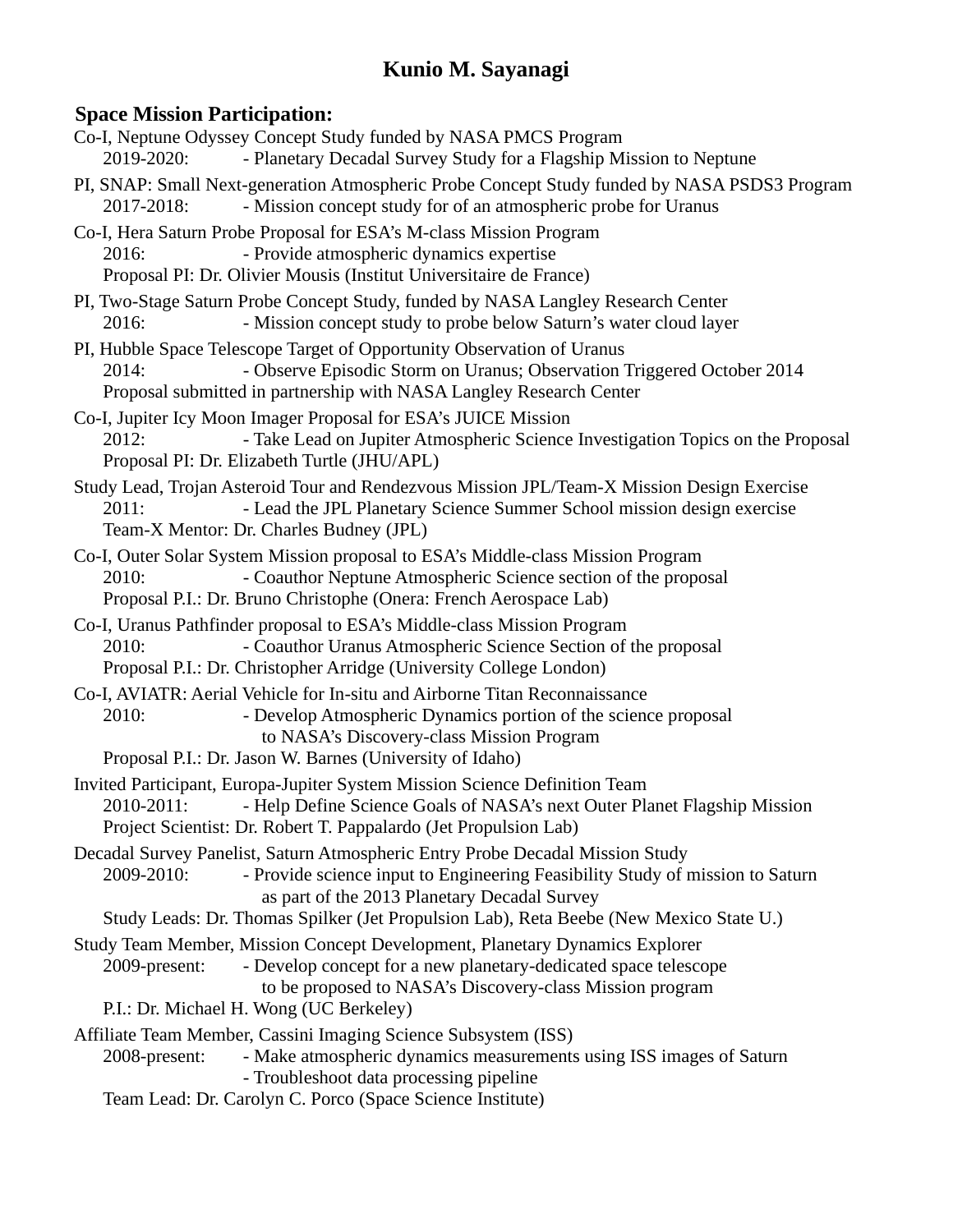#### **Community Service and Leadership Experience:**

Served as a Peer Reviewer for: Geophysical Research Letters Nature, Nature Astronomy, Nature Geoscience, Icarus, Planetary and Space Science Served as a Session Convener at: COSPAR Symposium (2013) AGU Fall Meeting (2013, 2014, 2015, 2016) Japan Geoscience Union (2015, 2016, 2017) Awards Subcommittee, American Astronomical Society Division of Planetary Science (DPS) 2017 - 2018 - Evaluation nominations for DPS awards Permanent Member, Steering Committee, International Outer Planets Watch 2016 - now - Oversee coordination of outer planets observation activities Steering Committee Member, NASA Outer Planets Assessment Group 2016 - now - Assess NASA's Outer Solar System Exploration Priorities Member, Forum for New Leaders in Space Science 2014 - Review and Discuss latest development in Space Science in a joint program between U.S. National Academy of Sciences and Chinese Academy of Sciences Official Reviewer, Lessons Learned in Decadal Planning in Space Science, National Research Council 2013 - Review the summary report of the NRC workshop's summary report. Member, Federal Relations Subcommittee, Division of Planetary Sciences, American Astronomical Soc. 2012 - 2015 - Formulate and Recommend Federal Policies supporting Planetary Sciences. Rotating Member, Steering Committee, International Outer Planets Watch 2012 - - Coordinate Amateur and Professional Observations of Jupiter and Saturn Vice President for Advocacy, UCLA Society of Postdoctoral Scholars 2011 - 2012: - Organize social, career and outreach events for UCLA Postdocs Member, Giant Planets Panel, National Academy Planetary Science Decadal Survey 2009 - 2010: - Compile and author Planetary Science research priority recommendations to NASA and NSF for 2013-2023 decade Executive Board Chair, the California Institute of Technology Postdoctoral Association 2009-2010: - Serve as the leader of the Caltech Postdoc Association Science Writer, Ars Technica http://arstechnica.com/author/kunio-m-sayanagi-2/ 2008-now: - Write commentaries about latest scientific journal articles Chair, Physics Graduate Student Council, University of Arizona 2005-2006: - Assisted Graduate Director and Department Head with Curriculum revisions

- Organize Graduate Student Seminar series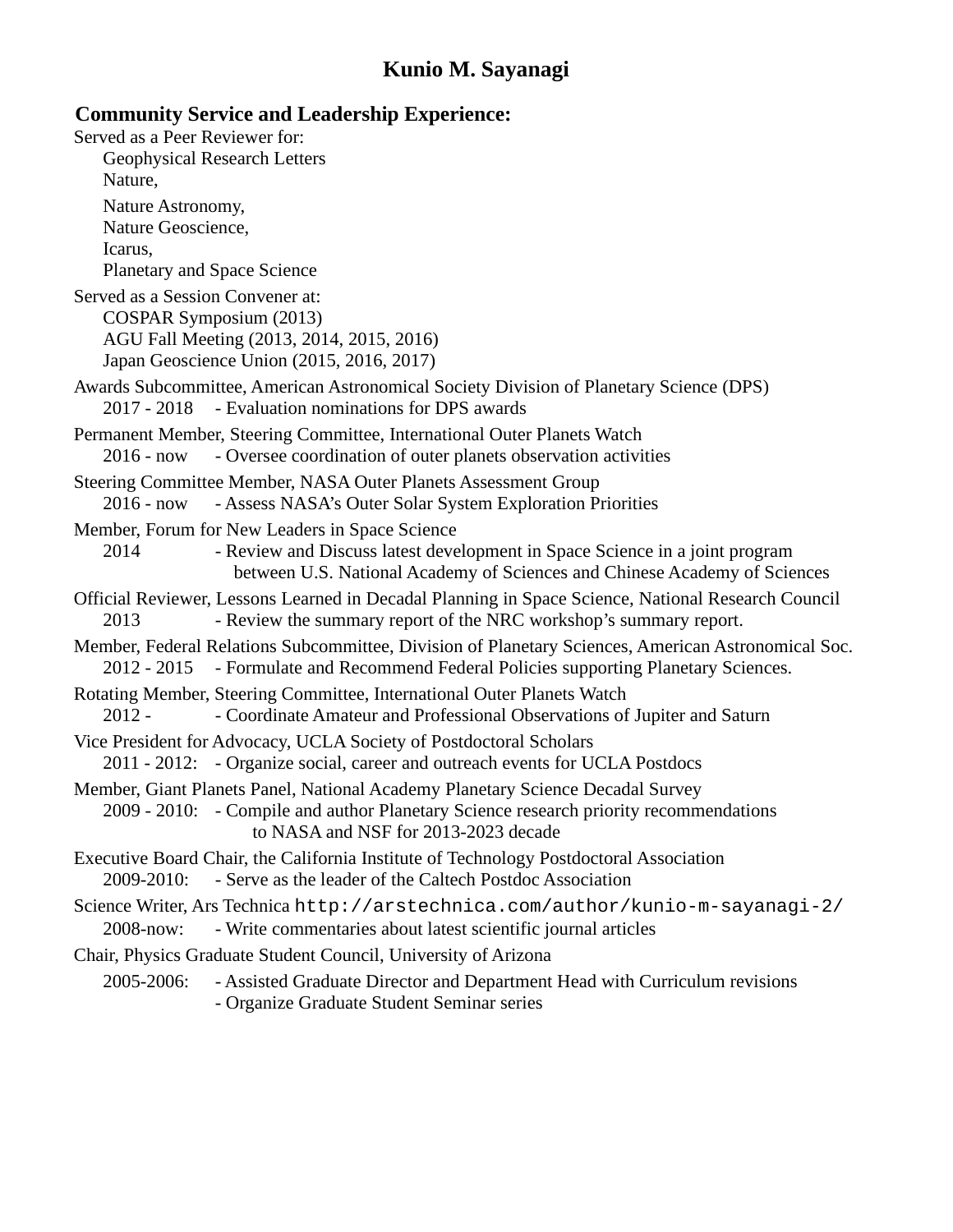#### **Teaching and Student Supervision Experience:**

Associate Professor, Hampton University (since August 2018) 2017-now: - Planetary Science PhD Student, Justin Garland (PhD Expected 2023) 2017-2018: - Post Baccalaureate Researcher, Jacob Gunnarson Assistant Professor, Hampton University 2015-now: - Planetary Science PhD Student, Ryan McCabe (PhD expected 2020) 2013-now: - Planetary Science PhD. Student, John Blalock (PhD expected 2018) 2015-now: - Graduate-level Geophysical Fluid Dynamics (APS662) 2014-now: - Graduate-level Atmospheric Dynamics (APS660) 2013-now: - Graduate-level Atmospheric Physics and Chemistry (APS704) 2012-2013: - General-Education Undergraduate Astronomy (APS105) Virginia Governor's School High School Student Research Mentoring Program 2016-2017: - Julie Zhou (Jupiter Wind Speed Measurements) 2015-2016: - Claire Du (Cassini Orbiter Image Processing) Summer Undergraduate Research Supervisor, Hampton University 2012, 2013: - Supervise a summer student to develop a tool to track Polar Mesospheric Clouds in images by Aeronomy of Ice in Mesosphere Mission and measure wind Summer Undergraduate Research Supervisor, University of California Los Angeles 2011: - Supervise a summer student to develop a method to measure the shape of Saturn by analyzing the shadows of Saturn's rings cast on the planet Summer Undergraduate Research Fellow Mentor, California Institute of Technology 2010: - Supervise a summer student to analyze images of Saturn returned from Cassini spacecraft, and develop a conference presentation authored by the student Teaching Assistant, Physics, University of Arizona 2001: - Teach two introductory physics laboratory course sections Teaching Assistant, Astronomy, Juniata College 1997-2000: - Run Observation sessions for introductory astronomy class - Grade assignments and exams **Public Outreach Activities:** Virginia Living Museum Star Party Presenter (2014) Back Bay Astronomy Association Guest Speaker (2014, 2015, 2016, 2017, 2018) Art Central Phoebus Art Gallery "Art Talk Monday" Guest Presenter (2017) Virginia Peninsula Astronomers and Stargazers, Planetarium Speaker (2012, 2013, 2014, 2015, 2016) Science Writer, Ars Technica, http://arstechnica.com/author/kunio-m-sayanagi-2/ (2008-) University of Louisville Planetarium, "Mission Monday" Presenter (2008)

University of Louisville Planetarium, "Mars Phoenix Landing Event" Commentator (2008)

Kitt Peak National Observatory, Saturn Opposition Event Presenter (2007)

Flandrau Science Museum and Planetarium, Saturn Opposition Event Speaker (2007)

Math and Science Volunteer Presenter, Safford Magnet Middle School, Tucson, Arizona (2005)